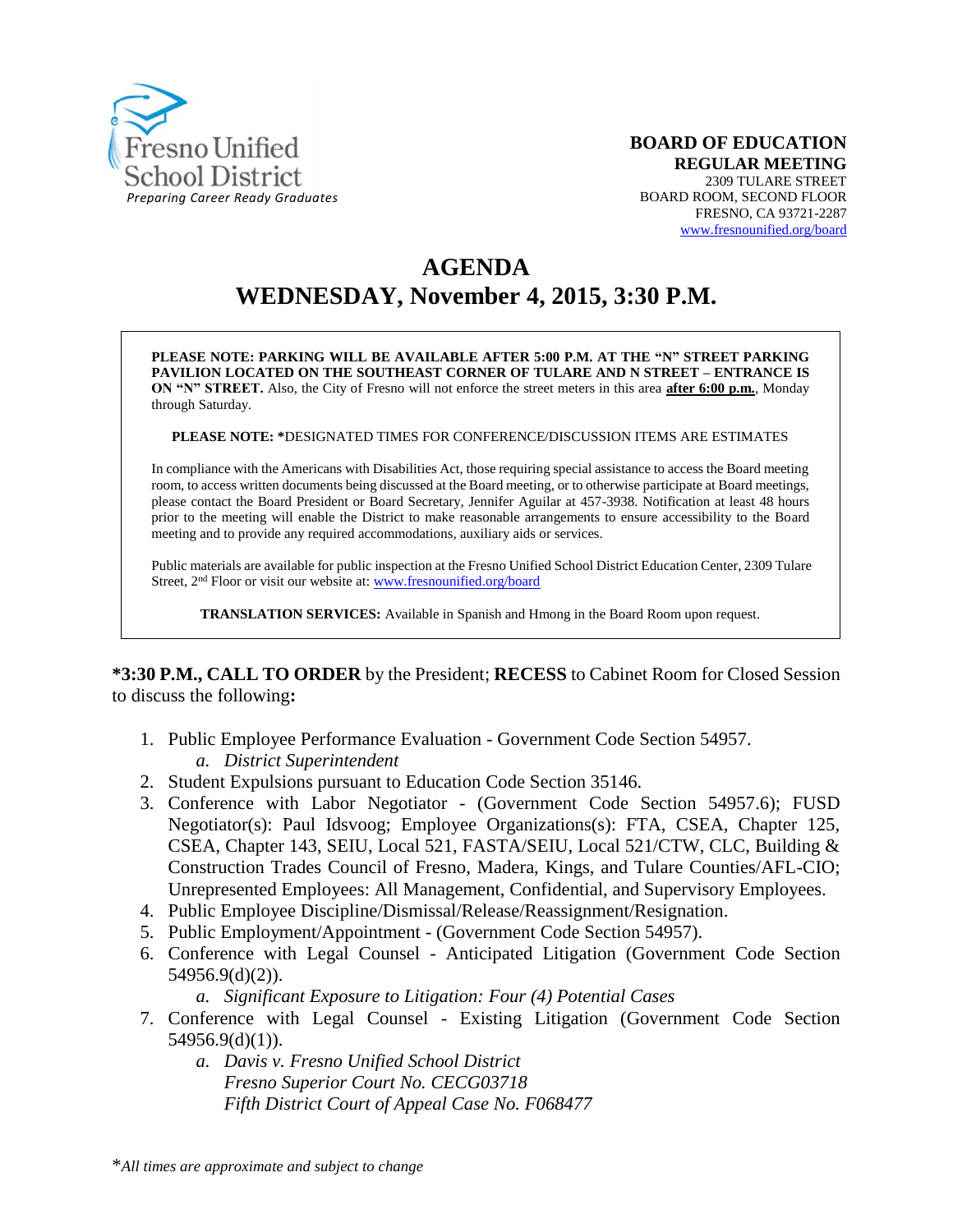### **5:30 P.M., RECONVENE** and report action taken during Closed Session, if any.

# **PLEDGE OF ALLEGIANCE**

Nicholas Solis, a parent that has had a positive impact at Lawless Elementary, will lead the flag salute.

### **ADOPT Resolution Proclaiming November 20, 2015 as Substitute Educators Day**

Included in the Board binders is a resolution proclaiming November 20, 2015 as *Substitute Educators Day*. Substitute professionals provide our school district with specialized skills, and are essential to the educational excellence of our schools. The Board of Education of Fresno Unified officially declares November 20, 2015 as Substitute Educators Day and recognizes the unique contributions our substitute professionals make in support of the district's goals and core beliefs in increasing student achievement and preparing career ready graduates. The Superintendent recommends adoption. Contact person: Bob Nelson, telephone 457-3723.

### **HEAR Reports from Student Board Representatives**

An opportunity is provided to hear comments/reports from Student Board Representatives from Design Science High School. Contact person: Rosario Sanchez, telephone 457-6223.

### **HEAR Report from Superintendent**

ALL CONSENT AGENDA items are considered to be routine by the Board of Education and will be enacted by one motion. There will be no separate discussion of items unless a Board member or member of the community so requests, in which event, the item(s) will be considered following approval of the Consent Agenda.

# **A. CONSENT AGENDA**

# **A-1, APPROVE Personnel List**

Included in the Board binders is the Personnel List, Appendix A, as submitted. The Superintendent recommends approval. Contact person: Paul Idsvoog, telephone 457-3548.

# **A-2, ADOPT Findings of Fact and Recommendations of District Administrative Board**

The Board of Education received and considered the Findings of Fact and Recommendations of District Administrative Panels resulting from hearings on expulsion and readmittance cases conducted during the period since the October 28, 2015, Regular Board meeting. The Superintendent recommends adoption. Contact person: Kim Mecum, telephone 457-3731.

**A-3, ADOPT Variable Term Waiver for Career Technical Education Credential Holders** Waiver request for Career Technical Education Credential holders for English Learner Authorization until CTE program is completed. The Superintendent recommends adoption. Fiscal impact: There is no fiscal impact to the district. Contact person: Paul Idsvoog, telephone 457-3548.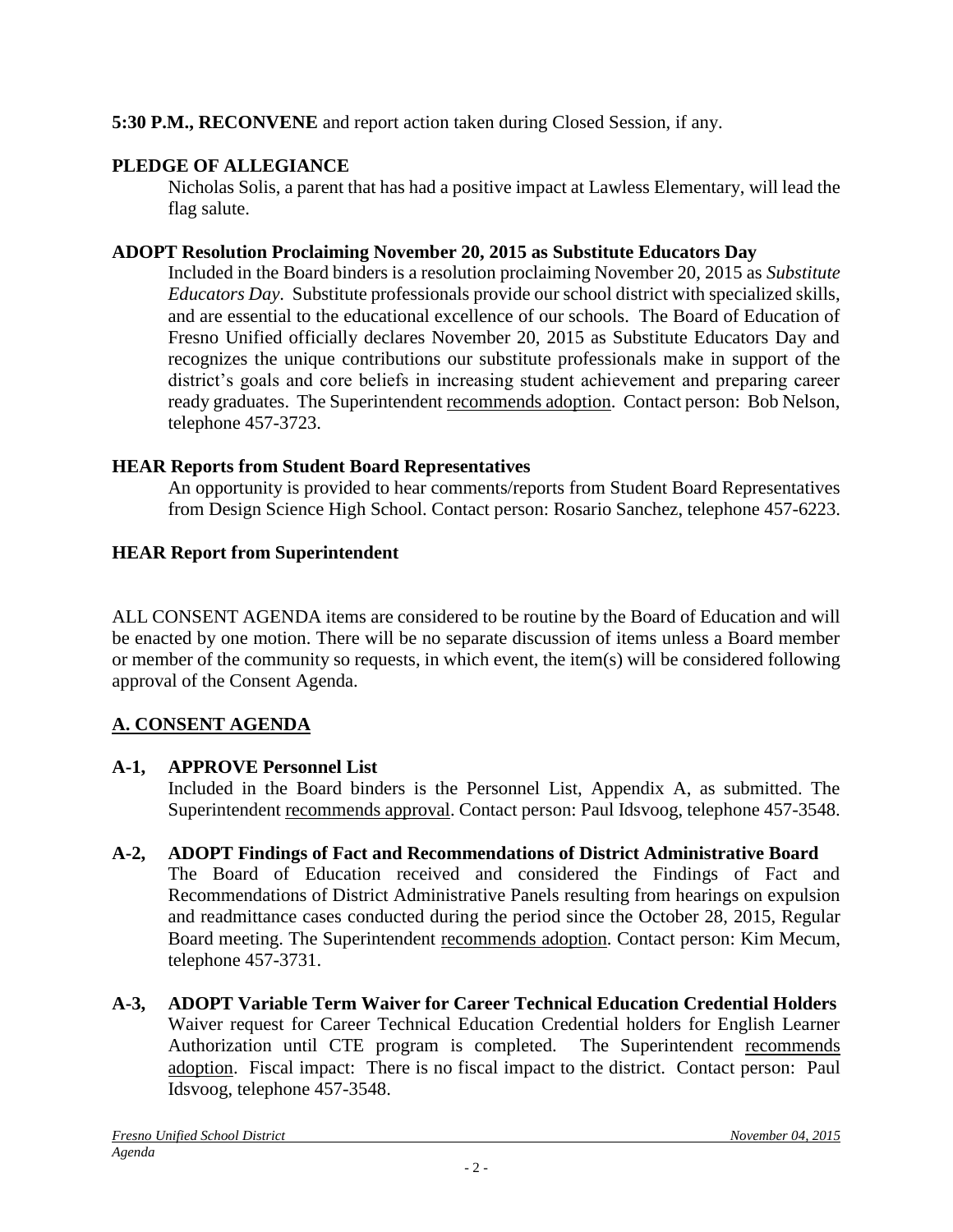#### **A. CONSENT AGENDA** - *continued*

#### **A-4, APPROVE Submission of Grant Application to the California Department of Education for Food Services Equipment**

Approval is requested for an application to the California Department of Education (CDE) for the 2015 National School Lunch Program Equipment Assistance Grants. The CDE grant will allow School Food Authorities (SFA) to purchase the equipment needed to increase participation, serve healthier meals, meet the new nutritional standards with an emphasis on more fresh fruits and vegetables, improve food safety, expand access, and reduce utility costs. The CDE will award competitive grants up to \$100,000 for each SFA. Food Services will apply the entire grant to purchase mobile food carts to increase breakfast and lunch student participation at targeted high schools. The Superintendent recommends approval. Fiscal impact: The potential grant award is \$100,000. Contact person: Ruth F. Quinto, telephone 457-6226.

#### **A-5, APPROVE Amendment to Agreement with Claremont Partners for Expansion of Vendor and Data Integration Services**

Included in the Board binders is an amendment to the agreement with Claremont Partners as recommended by the Joint Health Management Board. Claremont Partners will provide expanded vendor and data integration services, with emphasis on prescription benefit management services. The Superintendent recommends approval. Fiscal impact: Estimated annual cost not-to-exceed \$100,000. Funds are available in the Health Internal Service Fund. Contact person: Ruth F. Quinto, telephone 457-6226.

#### **A-6, APPROVE Bid 16-04, Re-bid Robinson Elementary School New Kindergarten Building Construction and Reject Bid 15-27, Robinson Elementary School New Kindergarten Building Construction**

Included in the Board binders is information on Bid 16-04, which is recommended to be awarded for construction of a new kindergarten building at Robinson. The project will provide a new three-classroom kindergarten building including restrooms and teacher preparation space, and parking lot improvements. The request for bids was lawfully advertised on September 1, 2015. Notifications were sent to eighty-nine (89) vendors and four (4) construction trade publications, and the district received five (5) responses. In addition, it is recommended that the Board reject all bids for Bid 15-27, the original bid for this project. All the bids received did not meet the pre-qualification requirement pursuant to Public Contract Code 2011.6.

Staff recommends award to the lowest responsive, responsible bidder:

Durham Construction Company, Inc. (Clovis, California) \$1,826,000

The Superintendent recommends approval. Fiscal impact: Funding of \$1,826,000 is available in the Measure Q budget. Contact person: Karin Temple, telephone 457-3134.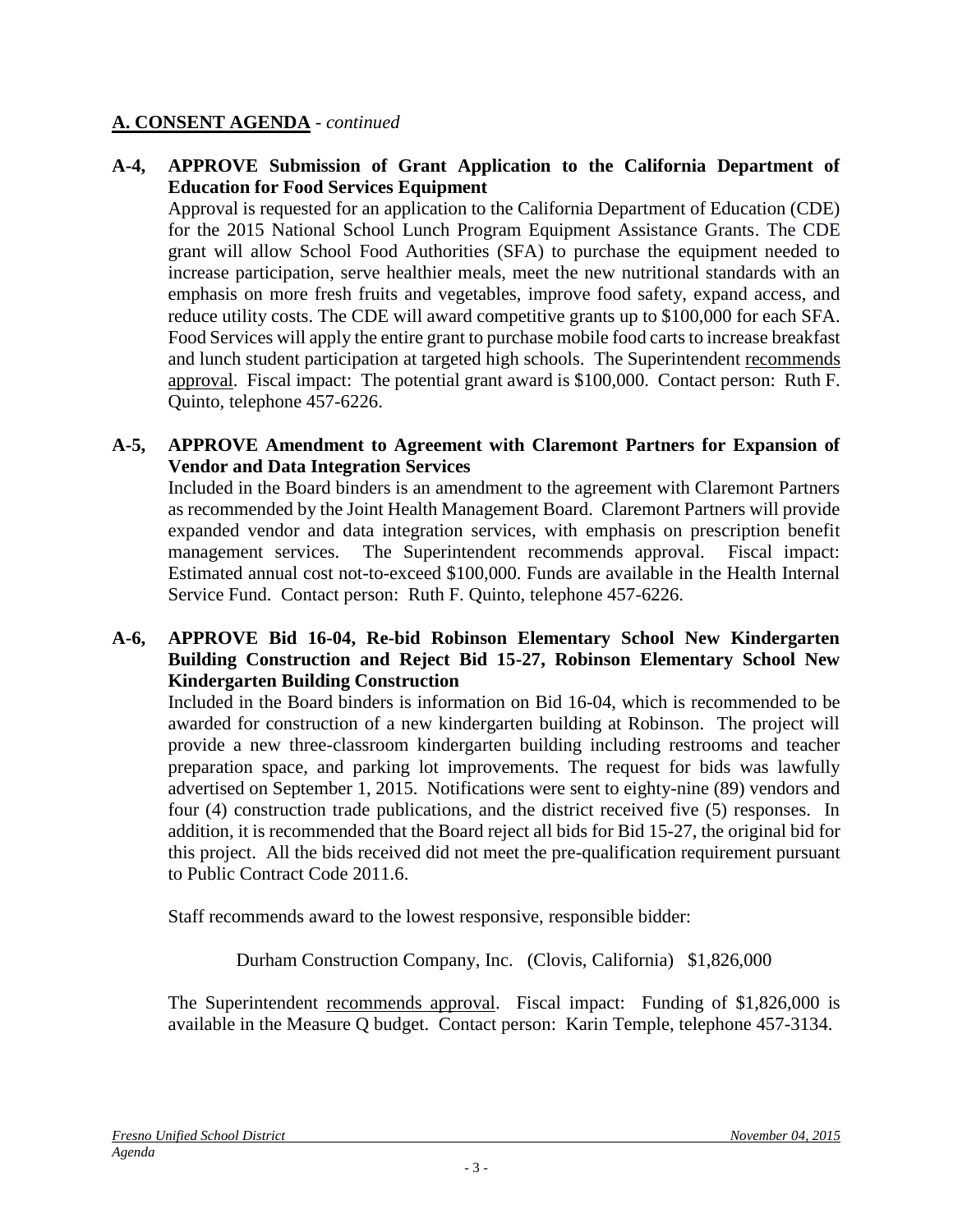#### **A. CONSENT AGENDA** - *continued*

#### **A-7, APPROVE Adding AECOM to the List of Environmental Site Assessment and/or Geotechnical Services Vendors for Facilities/Maintenance Projects**

It is recommended that AECOM (Fresno) be added to the list of Environmental Site Assessment and/or Geotechnical Services vendors approved to perform professional services in support of the district's new construction, modernization, deferred and general maintenance projects. This will allow staff to contract with AECOM for assistance with environmental studies on current and future projects. The Superintendent recommends approval. Fiscal impact: Funding will be established on a project by project basis. Contact person: Karin Temple, telephone 457-3938.

#### **A-8, APPROVE Independent Contractor Services Agreement with Municipal Resources Group, LLC**

Included in the Board binders is an Independent Contractor Services Agreement with Municipal Resources Group, LLC.

Municipal Resources Group, LLC will facilitate the process of conducting the annual evaluation of the superintendent and related workshop(s) and/or closed session discussion(s), facilitate the process of conducting the annual self-assessment of the Board of Education and related workshop(s) and/or closed session discussion(s), and assist with related leadership assessment and goal setting as needed.The Superintendent recommends approval. Fiscal impact: Sufficient funds are available in the Board of Education budget. Contact Person: Bob Nelson, telephone 457-3657.

### **A-9, DENY Claim #15-0917-0254**

Included in the Board binders is a Claim for Damages on a minor, case #15-0917-0254. The Superintendent recommends the Claim be denied and the matter referred to the district's Director of Benefits and Risk Management for further handling. The Superintendent recommends denial. Fiscal impact: There is no fiscal impact to the district at this time. Contact person: Ruth F. Quinto, telephone 457-6226.

#### **A-10, RATIFY Contract with San Diego State University for Head Counselor Training**

Fresno Unified will partner with San Diego State University to provide training for Head Counselors at each of our high school sites over a two year period on how to effectively utilize data to develop action plans to support students and demonstrate their direct impact on supporting the district's goal of producing Career Ready Graduates. The Superintendent recommends ratification. Fiscal impact: Not to exceed \$100,000. Contact person: Jorge Aguilar, telephone 457-3733.

### **END OF CONSENT AGENDA (ROLL CALL VOTE)**